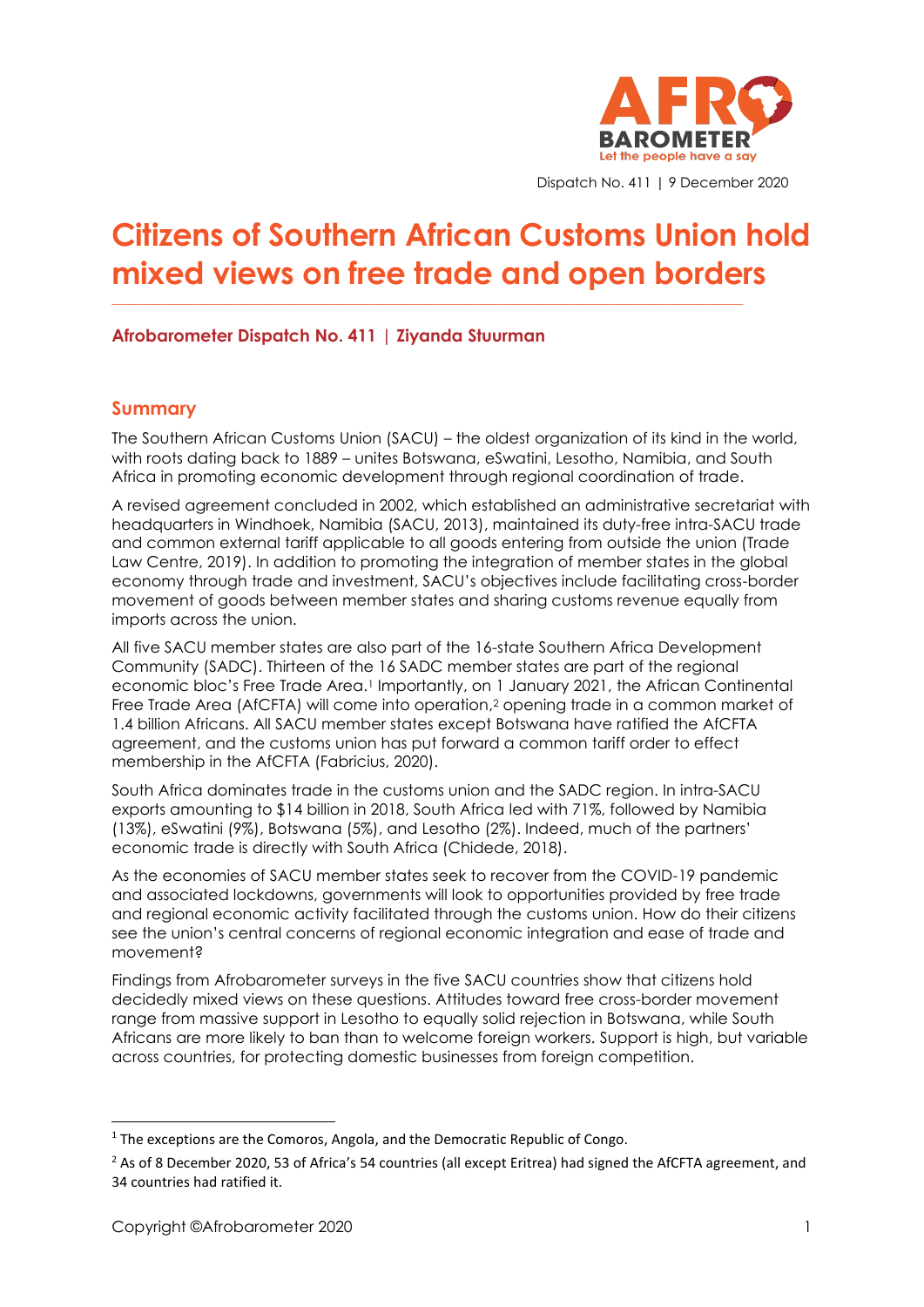

The member countries come closer to consensus on two issues: that it's difficult to cross international borders and that foreign traders should be allowed to do business to ensure a good selection of low-cost consumer goods.

## **Afrobarometer surveys**

Afrobarometer is a pan-African, non-partisan survey research network that provides reliable data on African experiences and evaluations of democracy, governance, and quality of life. Seven rounds of surveys were completed in up to 38 countries between 1999 and 2018. Round 8 surveys, completed in 18 countries before being interrupted by the COVID-19 pandemic, are continuing in at least 17 more countries in late 2020 and early 2021. Afrobarometer conducts face-to-face interviews in the language of the respondent's choice with nationally representative samples of 1,200-2,400, which yield country-level results with margins of error of +/-2 to +/-3 percentage points at a 95% confidence level.

This dispatch draws on the most recent data available for the five member states of the Southern African Customs Union, based on interviews conducted between August 2018 and March 2020 (see Appendix Table A.1 for a list of countries and fieldwork dates). Responses to some trade-related survey questions added in Round 8 are not yet available for South Africa and eSwatini, where Round 8 surveys will be conducted in 2021.

The data are weighted to ensure nationally representative samples. When reporting multicountry findings such as regional or Africa-wide averages, all countries are weighted equally (rather than in proportion to population size).

## **Key findings**

#### ▪ **Free cross-border movement:**

- o Citizens in SACU member countries hold widely divergent views on free movement across borders, with support ranging from just three in 10 Batswana (30%) to about half of citizens in South Africa (49%) and Namibia (50%) and more than two-thirds in eSwatini (68%) and Lesotho (75%).
- o Half (50%) of all South Africans said the government should not allow foreign nationals to work in South Africa because they would take jobs and benefits away from citizens.
- o A majority of citizens in Lesotho (72%), eSwatini (58%), Namibia (52%), and South Africa (51%) said it's "difficult" or "very difficult" to move across borders in Southern Africa in order to work or trade in other countries.

#### **Free trade:**

- o More than six in 10 Basotho (63%) and Batswana (62%) said that in order to develop, their country must protect local producers rather than open its borders to foreign competition. Namibians were more narrowly divided on the issue.
- o But similar majorities in Botswana (62%) and Lesotho (63%) said their government should allow foreign individuals and companies to conduct retail trade in the country to ensure that consumers have a wide selection of lowcost goods. A smaller majority (52%) of Namibians agreed.

#### ▪ **South Africa as a regional superpower:**

o Solid majorities in Namibia (68%), Lesotho (60%), and Botswana (58%) said they see the political and economic influence of South Africa as "somewhat positive" or "very positive."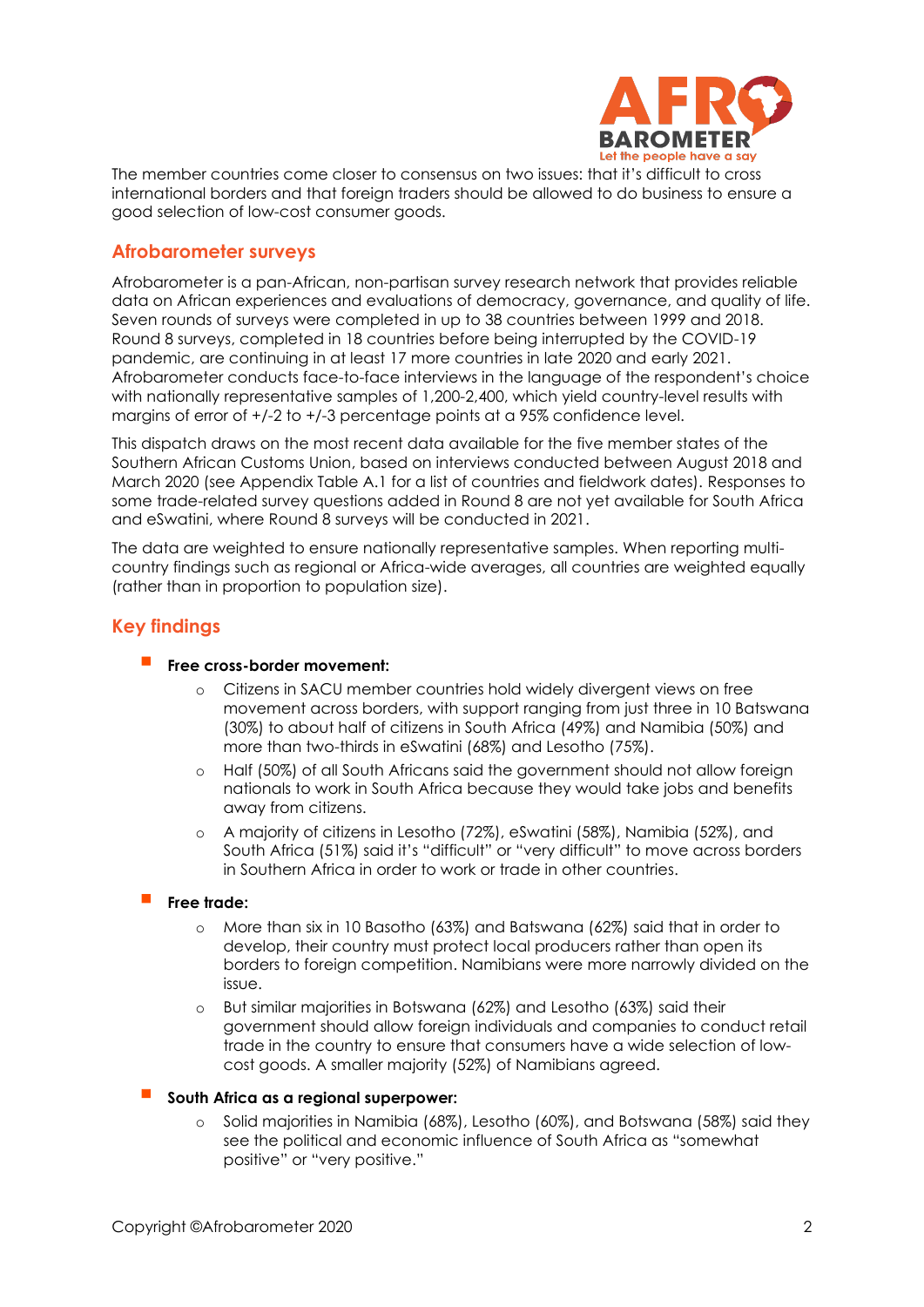

o South Africa also ranked at the top, in the four other SACU states, as a model for the future development of their country and as the most popular destination for potential emigrants.

## **The principles of open trade and free movement**

Even though a core aim and function of the Southern African Customs Union (SACU) is to facilitate cross-border movement of goods in the region, substantial parts of the population in SACU member countries prefer protectionist policies that shield domestic producers from foreign competition and limit cross-border movement.

More than six in 10 Basotho (63%) and Batswana (62%) "agreed" or "agreed very strongly" that in order to develop, their country "must rely on local production and protect local producers from foreign competition" (Figure 1). In Namibia, almost half (44%) of respondents shared this view, though a slim majority (51%) said instead that the country "must rely on trade with the rest of the world, including by opening our borders for foreign imports."

In short, in these three SACU member states, the benefits of open trade are very far from a settled question.



**Figure 1: Open trade vs. protection for local producers** | Botswana, Lesotho, and Namibia | 2019/2020

*Respondents were asked: Which of the following statements is closest to your view?*

*Statement 1: In order to develop, our country must rely on trade with the rest of the world, including by opening our borders for foreign imports.*

*Statement 2: In order to develop, our country must rely on local production and protect local producers from foreign competition.*

*(% who "agreed" or "agreed very strongly" with each statement)*

Views were even more mixed when it comes to the principle of free movement across borders in the region (Figure 2). Three-fourths (75%) of Basotho agreed that people in Southern Africa "should be able to move freely across international borders in order to trade or work in other countries." But fewer than one-third (30%) of Batswana agreed, while twothirds (68%) said their government should protect its citizens by limiting the cross-border movement of people and goods. Namibians were almost evenly split on this issue.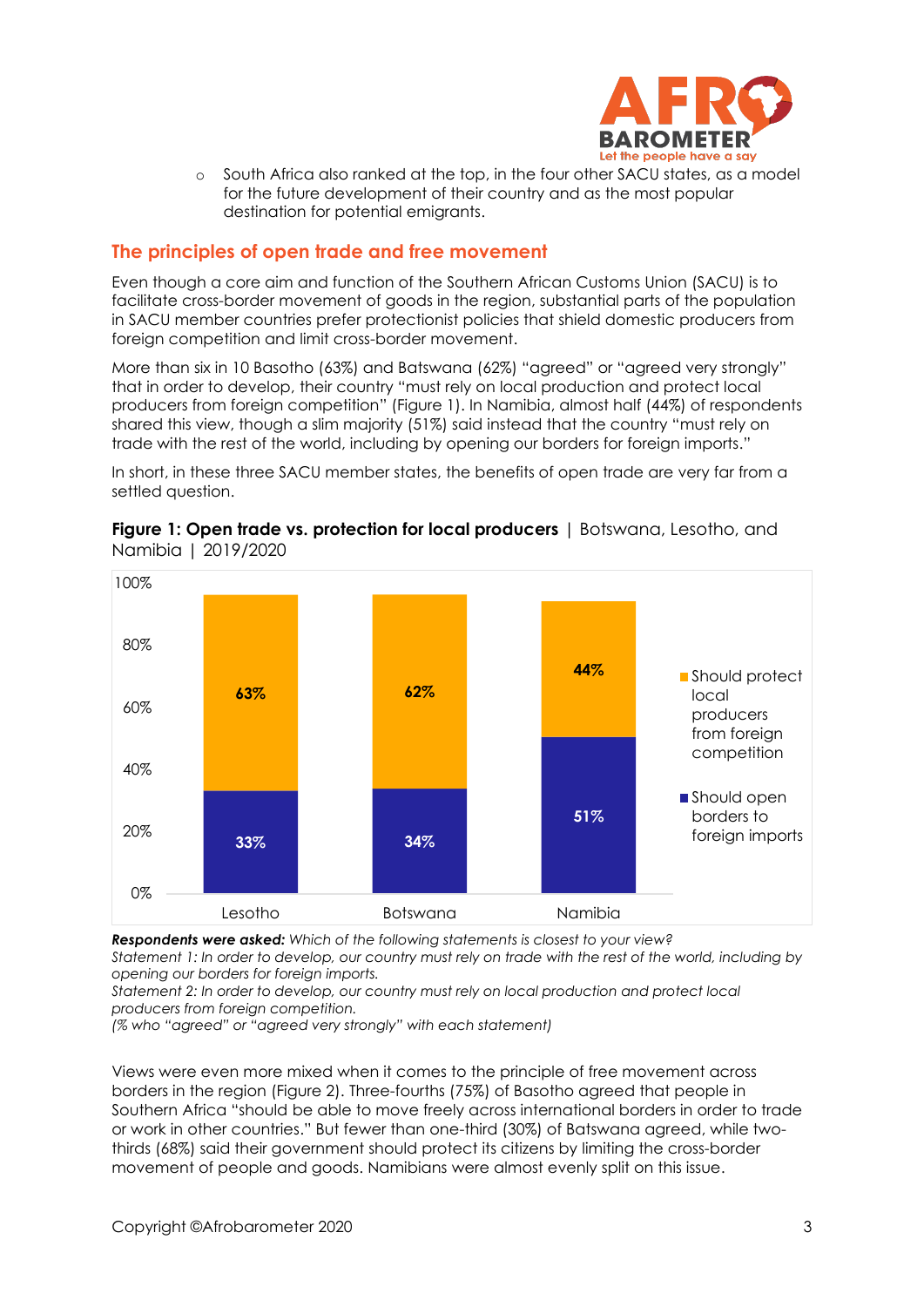

While this question was not asked in Round 7, it was part of the Round 6 survey. In 2015, respondents in eSwatini strongly favoured free movement in the region (68%), but South Africans were almost evenly divided.





*Respondents were asked: Which of the following statements is closest to your view?*

*Statement 1: People living in Southern Africa should be able to move freely across international borders in order to trade or work in other countries.*

*Statement 2: In order to protect their own citizens, governments should limit the cross-border movement of people and goods.*

*(% who "agreed" or "agreed very strongly" with each statement)*

*\* The Round 6 question (reported here for South Africa and eSwatini) used a slightly different wording for Statement 2: Because foreign migrants take away jobs and foreign traders sell their goods at very cheap prices, governments should protect their own citizens and limit the cross-border movement of people and goods.*

## **The views of South Africans on foreign workers**

South Africa has long been a magnet for economic migrants searching for better job prospects. The country attracts workers from throughout the region as well as the Democratic Republic of Congo, Malawi, Nigeria, South Asia, and elsewhere, and has an estimated 3.9 million foreign nationals living in the country (Clifford, 2020). Under bilateral trade deals, this includes workers from Botswana, eSwatini, Lesotho, and Namibia.

As the South African economy has stagnated over the past decade, immigrants have become scapegoats for stubbornly high unemployment and poverty levels. The country has a history of violent attacks against foreign-owned businesses in cities such as Johannesburg and Cape Town as well as several rural areas, dating as far back as 2008 (Khumalo, 2020). In the first week of September 2018, as data for the Afrobarometer survey were being collected, four people were killed in Johannesburg in attacks motivated by xenophobic resentment (Khumalo, 2018).

The survey found that half of all South Africans "agreed" or "agreed very strongly" that the government should not allow foreigners to work in South Africa because they take jobs and benefits away from locals (Figure 3). Fewer than four in 10 (36%) disagreed. With the loss of at least 2.2 million jobs in South Africa due to the economic fallout of the COVID-19 pandemic and lockdown (Statistics South Africa, 2020), these levels of resentment may yet worsen and prove to be a significant threat to intra-regional relationships, as well as the mission of the SACU and SADC regional bodies.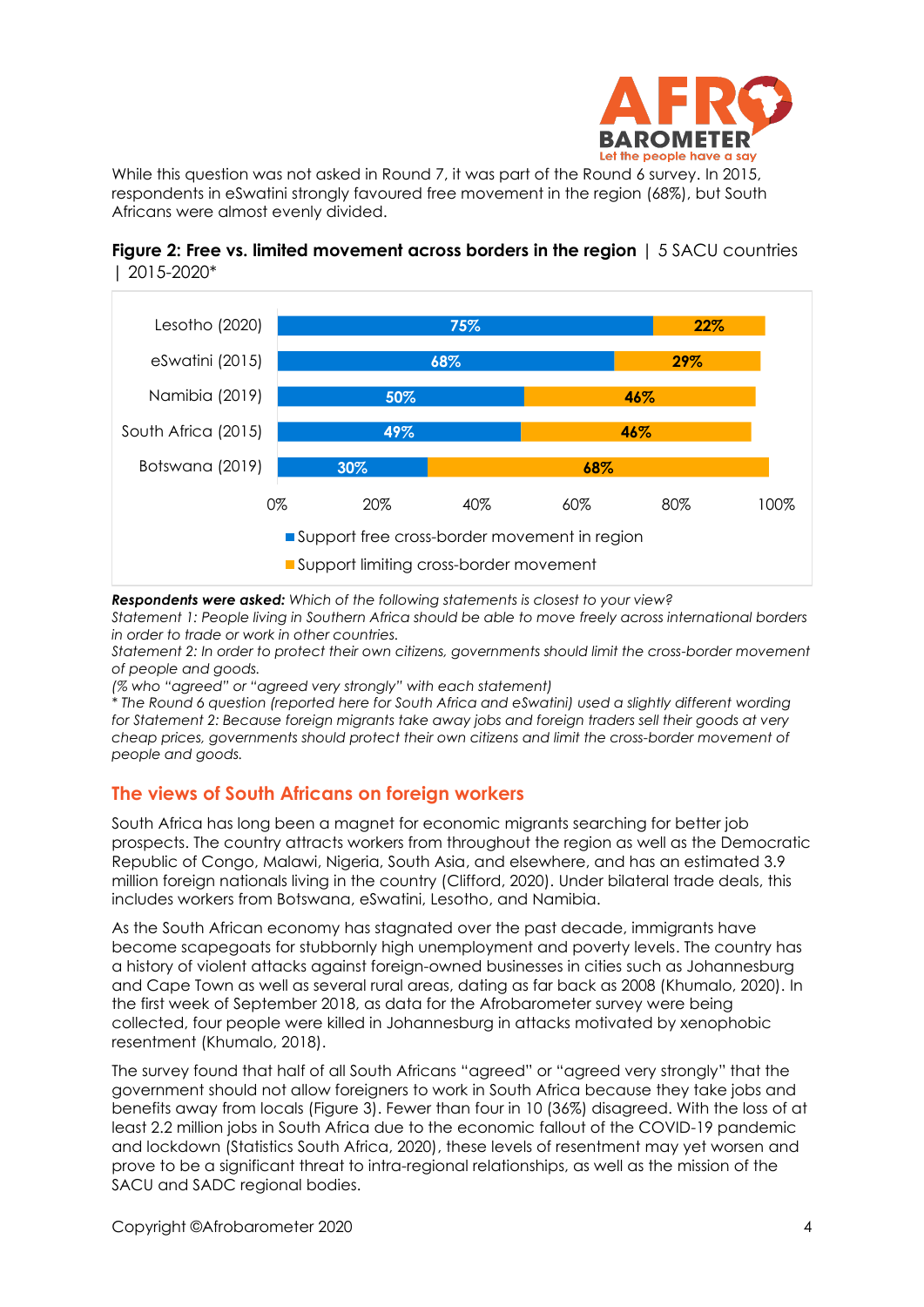



## **Figure 3: South Africans' support for restrictions on foreign workers** | South Africa | 2018

*Respondents were asked: For the following statement, please tell me whether you disagree or agree, or haven't heard enough to say: The government should not allow foreigners to work in South Africa because they take jobs and benefits away from South Africans.*

# **The difficulty of moving across borders**

Despite considerable resistance to the principle of free cross-border movement of goods and people, the vast majority of citizens in SACU member countries have some experience or knowledge of crossing borders in the region, suggesting a high level of movement across Southern Africa. Their responses indicate that crossing borders is not as easy as regional bodies might envision.

A majority of citizens in Lesotho (72%), eSwatini (58%), Namibia (52%), and South Africa (51%) said it is "difficult" or "very difficult" for people in the region to cross international borders in order to work or trade in other countries (Figure 4). In Botswana, only four in 10 respondents (41%) said it was difficult, but one-fourth (24%) said they hadn't tried or didn't know. In all five countries, only about one-third or fewer of respondents said crossing borders was "easy" or "very easy."



#### **Figure 4: Difficulty or ease of movement across borders** | 5 SACU countries | 2018-2020

*Respondents were asked: In your opinion, how easy or difficult is it for people in Southern Africa to cross international borders in order to work or trade in other countries, or haven't you heard enough to say?*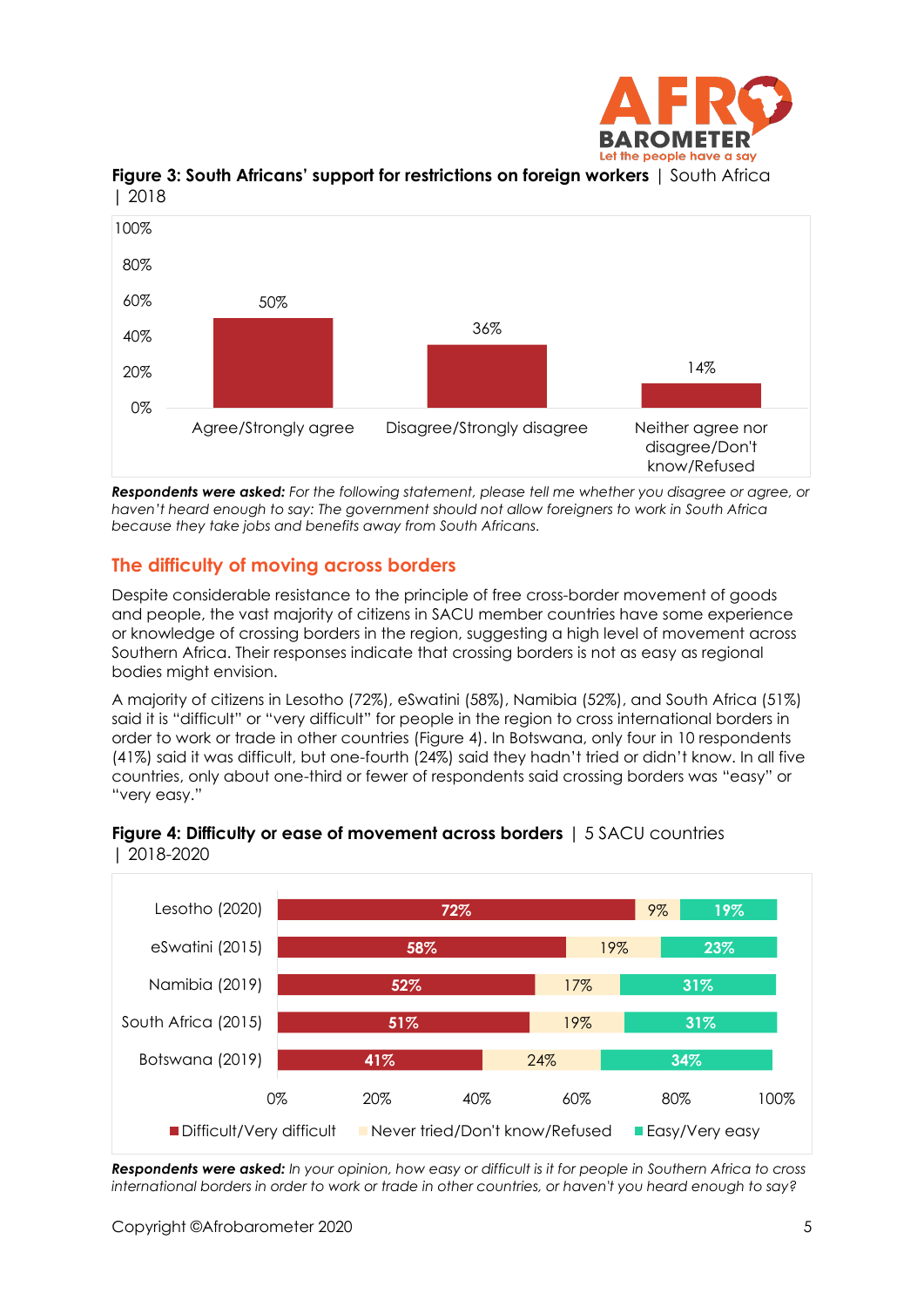

## **Attitudes toward foreign businesses trading in consumer goods**

Despite reservations about the principles of open trade and free cross-border movement between SACU member states, respondents were more open to allowing foreign citizens and companies to trade in consumer goods. Only minorities wanted their government to limit trade to citizens and companies of their own country. Instead, majorities in Botswana (63%), Lesotho (62%), and Namibia (52%) said the government should continue to permit foreigners and foreign companies to set up retail shops in the country to ensure a wide selection of lowcost consumer goods (Figure 5).

The price of such goods may explain the disconnect between attitudes on free movement in general and support for foreign traders. In other words, SACU citizens may be in support of free trade when there is a price benefit to them. Two of the three countries where the question about foreign traders has been asked are landlocked – Botswana and Lesotho – and while Namibia has a coastline and therefore can ostensibly engage in import-export trade through its seaports, in fact all trade in the region is dominated by South Africa.

Many consumer and export goods are either manufactured in or flow through South Africa via road transport on their way into the greater Southern African region. The trade with South Africa thus facilitates the availability of relatively cheap consumer goods in other SACU member states. Almost three-fourths (73%) of Namibia's imports from SADC member states are from SACU member states. And in the case of eSwatini, 99.5% of the country's intra-Africa imports are sourced from SADC member states, including 95.8% from SACU member states (Trade Law Centre, 2020). Strong trade relationships across the SADC region, and particularly between SACU member states, thus facilitates access to and trade in competitively priced consumer goods. It should be noted that Article 26 of the 2002 SACU agreement allows the governments of Botswana, eSwatini, Lesotho, and Namibia to levy additional duties on consumer goods for a period of eight years to protect "infant industries," i.e. growing local industries, from cheaper foreign competition (Trade Law Centre, 2020).



**Figure 5: Support for foreigners trading in consumer goods** | Botswana, Lesotho, and Namibia | 2019/2020

*Respondents were asked: Which of the following statements is closest to your view? Statement 1: The government should only allow citizens and companies of our own country to trade in consumer goods, even if this means we will have fewer goods or higher prices. Statement 2: The government should continue to permit foreigners and foreign corporations to set up retail shops in this country to ensure we have a wide choice of low-cost consumer goods. (% who "agreed" or "agreed very strongly" with each statement)*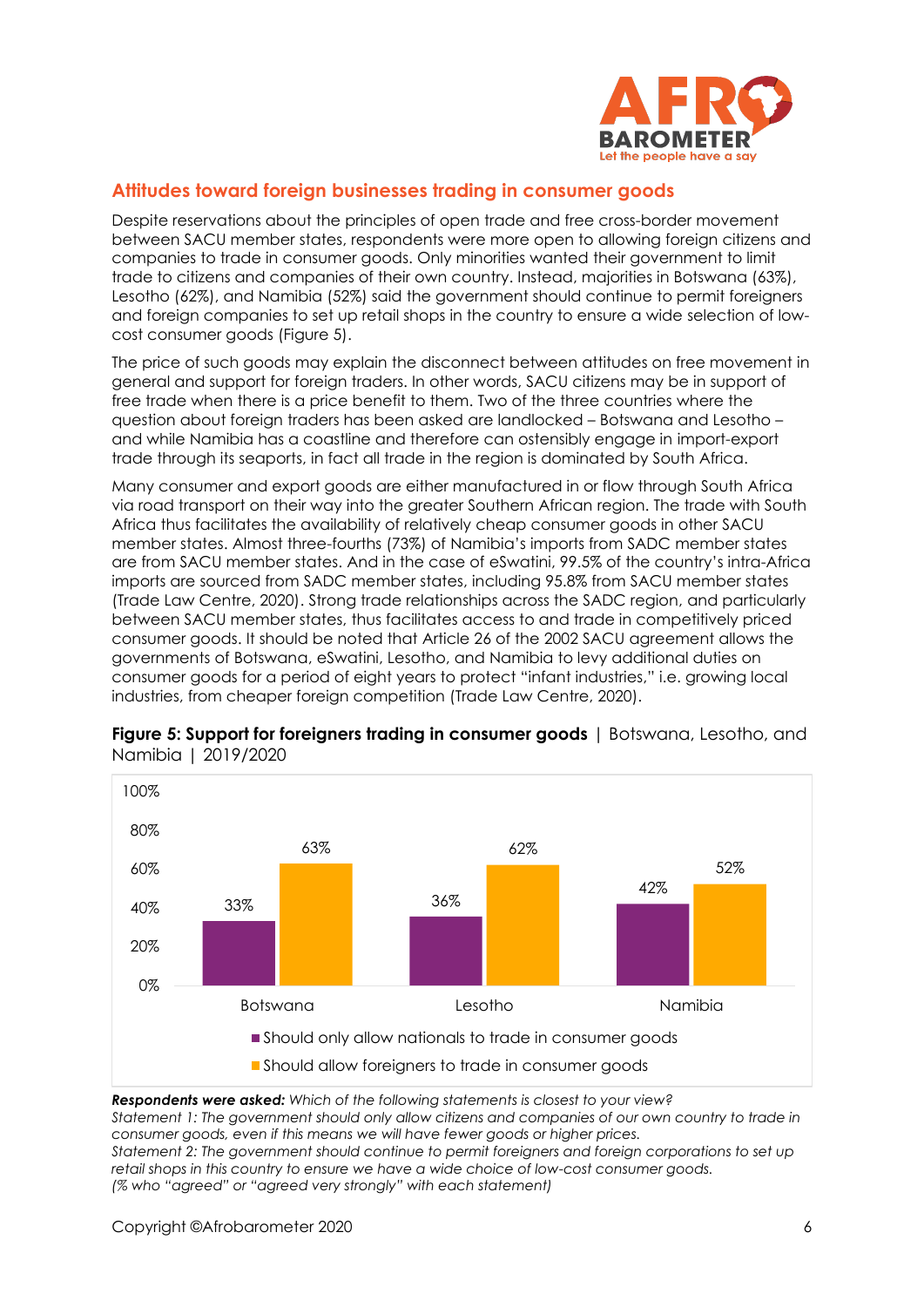

While Batswana of all economic levels<sup>3</sup> were about equally supportive of letting foreigners trade in their country, the most affluent Basotho (49%) and Namibians (48%) were less likely than their poorer counterparts to agree (Figure 6). This could be because they are less concerned about the availability of low-cost products (being able to afford locally made products that are less competitively priced) and more concerned about business competition.



**Figure 6: Support for foreigners trading in consumer goods** | by lived poverty level | Botswana, Lesotho, and Namibia | 2010/2020

*Respondents were asked: Which of the following statements is closest to your view? Statement 1: The government should only allow citizens and companies of our own country to trade in consumer goods, even if this means we will have fewer goods or higher prices. Statement 2: The government should continue to permit foreigners and foreign corporations to set up retail shops in this country to ensure we have a wide choice of low-cost consumer goods. (% who "agreed" or "agreed very strongly" that foreigners should be allowed to set up retail shops)*

## **The influence of South Africa as a regional superpower**

South Africa's economic and political dominance in SADC and particularly in SACU is undeniable. With a far larger population and higher levels of economic activity than its neighbors and regional partners, South Africa is the regional superpower by every objective economic measure. This level of dominance across key sectors of public life, politics, and economics naturally generates strong feelings and perceptions across other SACU member states.

Overall these views are largely positive. More than two-thirds (68%) of Namibians said they see the political and economic influence of South Africa as "somewhat positive" or "very positive," as did about six in 10 Basotho (60%) and Batswana (58%) (Figure 7). Negative perceptions of South Africa's influence were limited to about one in seven Basotho (15%) and even fewer Namibians (11%) and Batswana (8%).

**<sup>3</sup>** Afrobarometer's Lived Poverty Index (LPI) measures respondents' levels of material deprivation by asking how often they or their families went without basic necessities (enough food, enough water, medical care, enough cooking fuel, and a cash income) during the preceding year. For more on lived poverty, see Mattes (2020).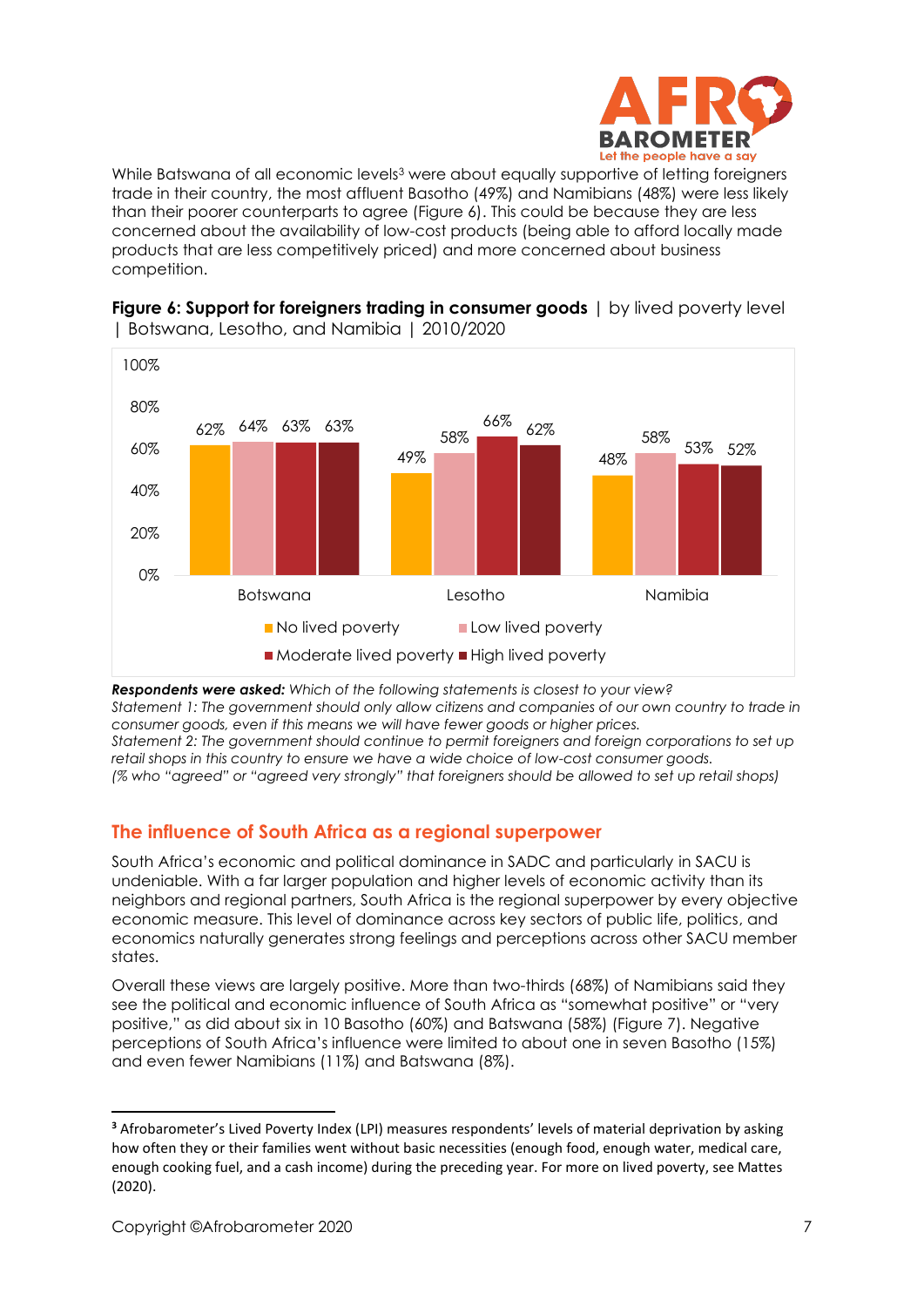





| Botswana, Lesotho, and Namibia | 2019/2020

*Respondents were asked: In general, do you think that the economic and political influence of each of*  the following countries and organizations on your country is mostly positive, mostly negative, or haven't *you heard enough to say: South Africa?*

In addition to their positive views of South Africa's influence, many citizens in the region were inclined to see South Africa as a good model for their own country's future development. Pluralities in Namibia (38%), eSwatini (32%), and Botswana (29%) chose South Africa as a model over any other country, including the United States and China, while in Lesotho South Africa tied for first place with the United States (each 28%) (Figure 8).



**Figure 8: Preferred model for future development** | 5 SACU countries | 2015-2020

*Respondents were asked: In your opinion, which of the following countries, if any, would be the best model for the future development of our country, or is there some other country in Africa or elsewhere, that should be our model?*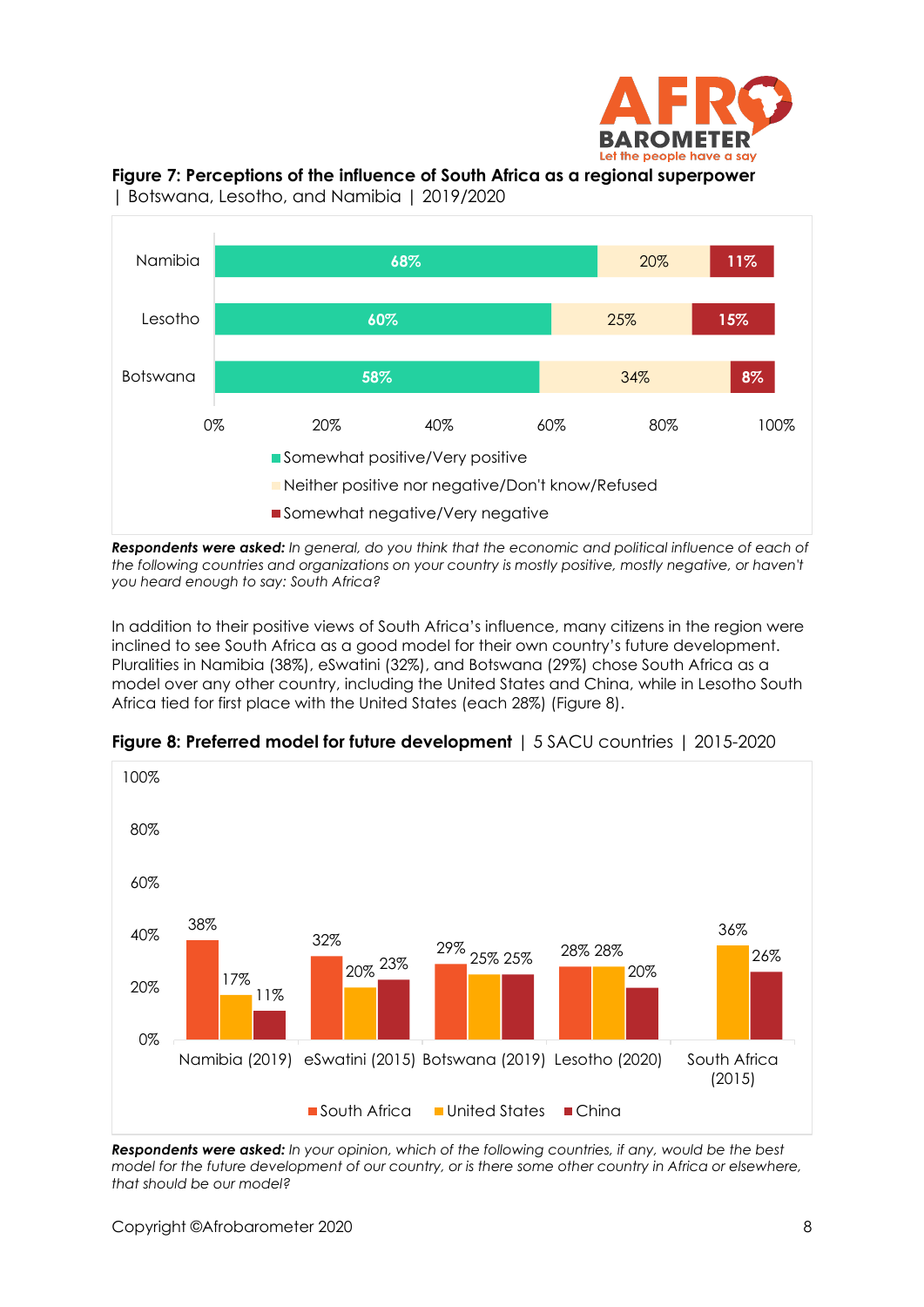

Moreover, South Africa dominated as a preferred destination for potential emigrants in the four other SACU countries (Figure 9). Fully 30% of all Basotho interviewed said they had considered emigrating and would head for South Africa. (Looking only at those Basotho who said they had considered emigrating, 79% said they would pick South Africa.) South Africa was also the most popular destination in eSwatini (26%), Botswana (12%), and Namibia (8%).

South Africans were most likely to say they would emigrate to North America (9% of all respondents) or Europe (6%).



**Figure 9: Most likely destination for potential emigrants** | 5 SACU countries | 2017/2018

*Respondents were asked: If you were to move to another country, where would you be most likely to go?*

# **Conclusion**

From the perspective of the citizens of SACU member states, the principles of open trade, free movement of goods and people across borders, and migration appear open to debate. Supporters of regional integration might argue that the fault lies with inadequate public awareness of the benefits of large-scale intra-regional and intra-African trade as envisioned by the SACU, SADC, and AfCFTA. Tellingly, popular support for international trade is strongest when survey respondents see a direct benefit such as access to low-cost consumer goods imported by foreign traders.

Stark differences in how citizens of SACU member countries experience moving across borders – with Basotho nearly twice as likely as Batswana to see it as difficult – speak to the uneven benefits of membership. It is also worth noting that the country that dominates trade in the region, South Africa, registers negative views toward incoming migration and ambivalence about free movement and cross-border trade. In light of this, the largely positive views of South Africa's influence may seem surprising.

Taken together, these findings suggest that SACU's mission may not have as solid a popular foundation as its leaders might like. A critical evaluation of the role of the customs union as a regional economic community, especially in light of the new AfCFTA, might serve to highlight ways to ensure that benefits of SACU membership are both equitably distributed and widely known.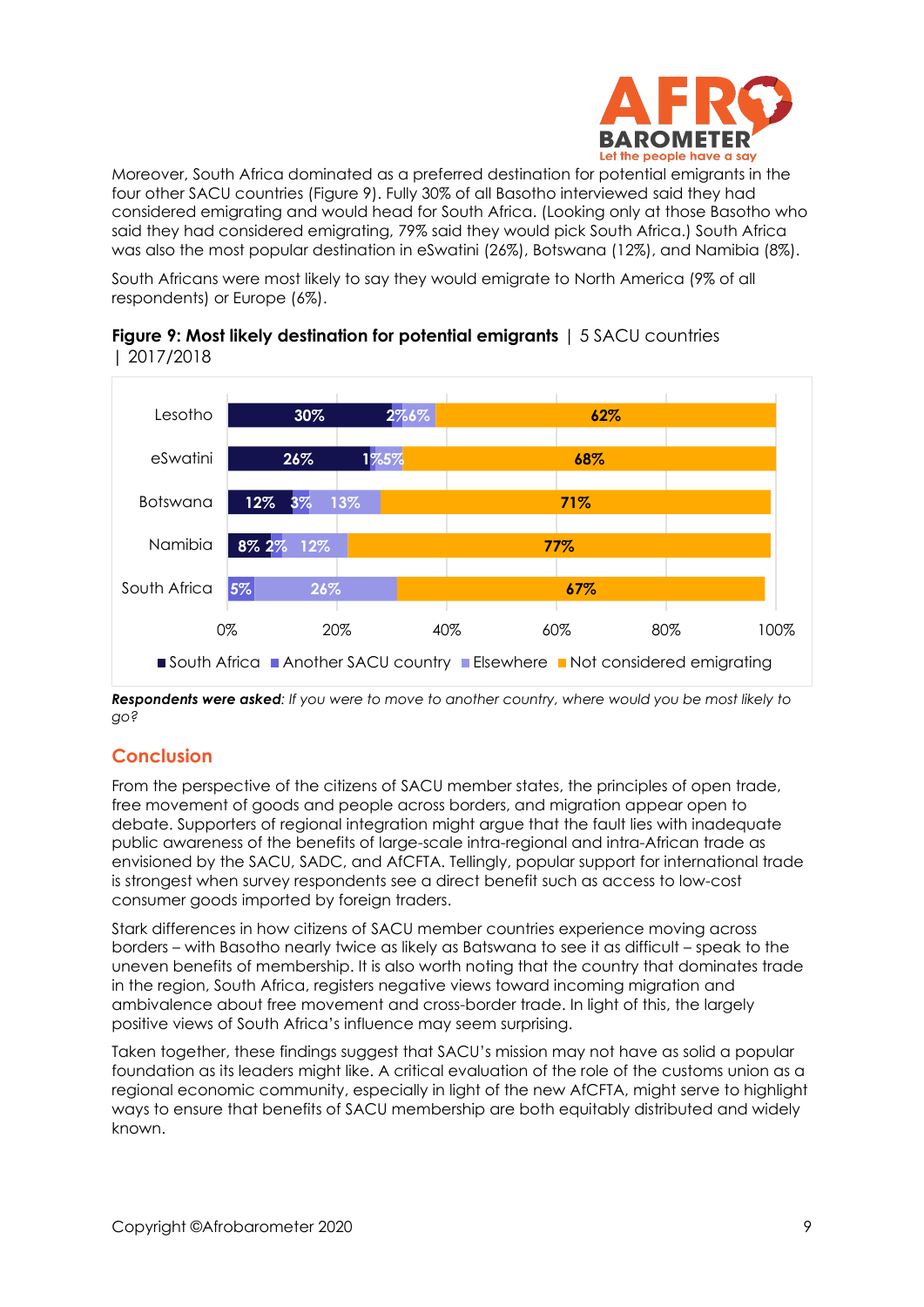

# **References**

Chidede, T. (2018). [Southern African Customs Union \(SACU\)'s trade and tariff profile.](https://www.tralac.org/blog/article/13807-southern-african-customs-union-sacu-s-trade-and-tariff-profile.html)

- Clifford, C. (2020). [15 million 'undocumented foreigners' in South Africa? Herman Mashaba wrong](https://africacheck.org/reports/15-million-undocumented-foreigners-in-south-africa-herman-mashaba-wrong-again/)  [again.](https://africacheck.org/reports/15-million-undocumented-foreigners-in-south-africa-herman-mashaba-wrong-again/) Africa Check. 19 November.
- Fabricius, P. (2020). [Long-awaited Africa-wide free trade zone opens on January 1](https://www.dailymaverick.co.za/article/2020-12-08-long-awaited-africa-wide-free-trade-zone-opens-on-january-1st/)**st** . Daily Maverick. 8 December.

Khumalo, T. (2018). [South Africa: Xenophobic violence resurfaces.](https://www.dw.com/en/south-africa-xenophobic-violence-resurfaces/a-45399481) Deutsche Welle. 7 September.

- Khumalo T. (2020). [South Africa: Hatred of migrants reaches new heights.](https://www.dw.com/en/south-africa-hatred-of-migrants-reaches-new-heights/a-55093941) Deutsche Welle. 29 September.
- Mattes, R. (2020). [Lived poverty on the rise: Decade of living-standard gains ends in Africa.](http://afrobarometer.org/publications/pp62-lived-poverty-rise-decade-living-standard-gains-ends-africa) Afrobarometer Policy Paper No. 62.
- Statistics South Africa. (2020). SA economy sheds 2,2 million jobs in Q2 but unemployment levels [drop.](http://www.statssa.gov.za/?p=13633)

Trade Law Centre. (2019). [South Africa: Intra-Africa trade and tariff profile 2019.](https://www.tralac.org/resources/our-resources/13142-south-africa-intra-africa-trade-and-tariff-profile.html)

Trade Law Centre. (2020). [AfCFTA negotiations: The current state of REC liberalization and intra-REC](https://www.tralac.org/resources/infographic/15002-afcfta-negotiations-the-current-state-of-rec-liberalisation-and-intra-rec-trade.html)  [trade.](https://www.tralac.org/resources/infographic/15002-afcfta-negotiations-the-current-state-of-rec-liberalisation-and-intra-rec-trade.html)

# **Appendix**

| <b>Country</b>      | <b>Months when</b><br>fieldwork was<br>conducted | <b>Survey</b><br>round | <b>Previous survey rounds</b>            |
|---------------------|--------------------------------------------------|------------------------|------------------------------------------|
| <b>Botswana</b>     | July-Aug 2019                                    | 8                      | 1999, 2003, 2005, 2008, 2012, 2014, 2017 |
| eSwatini            | <b>March 2018</b>                                | 7                      | 2013, 2015                               |
| Lesotho             | Feb-March 2020                                   | 8                      | 2000, 2003, 2005, 2008, 2012, 2014, 2017 |
| <b>Namibia</b>      | Aug 2019                                         | 8                      | 1999, 2003, 2006, 2008, 2012, 2014, 2017 |
| <b>South Africa</b> | Aug-Sept 2018                                    | 7                      | 2000, 2002, 2004, 2006, 2008, 2011, 2015 |

#### **Table A.1: Afrobarometer fieldwork dates**